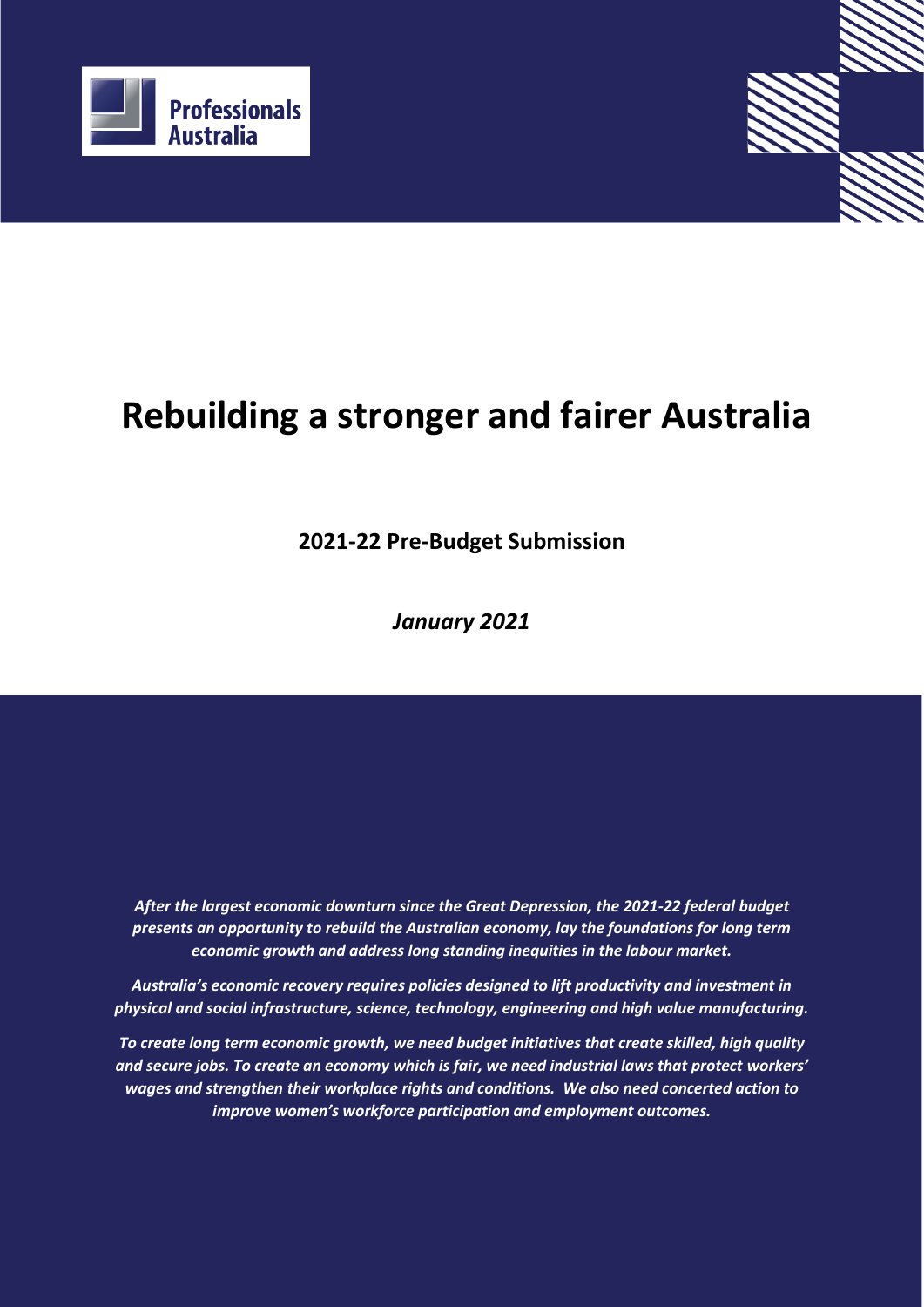# **Contents**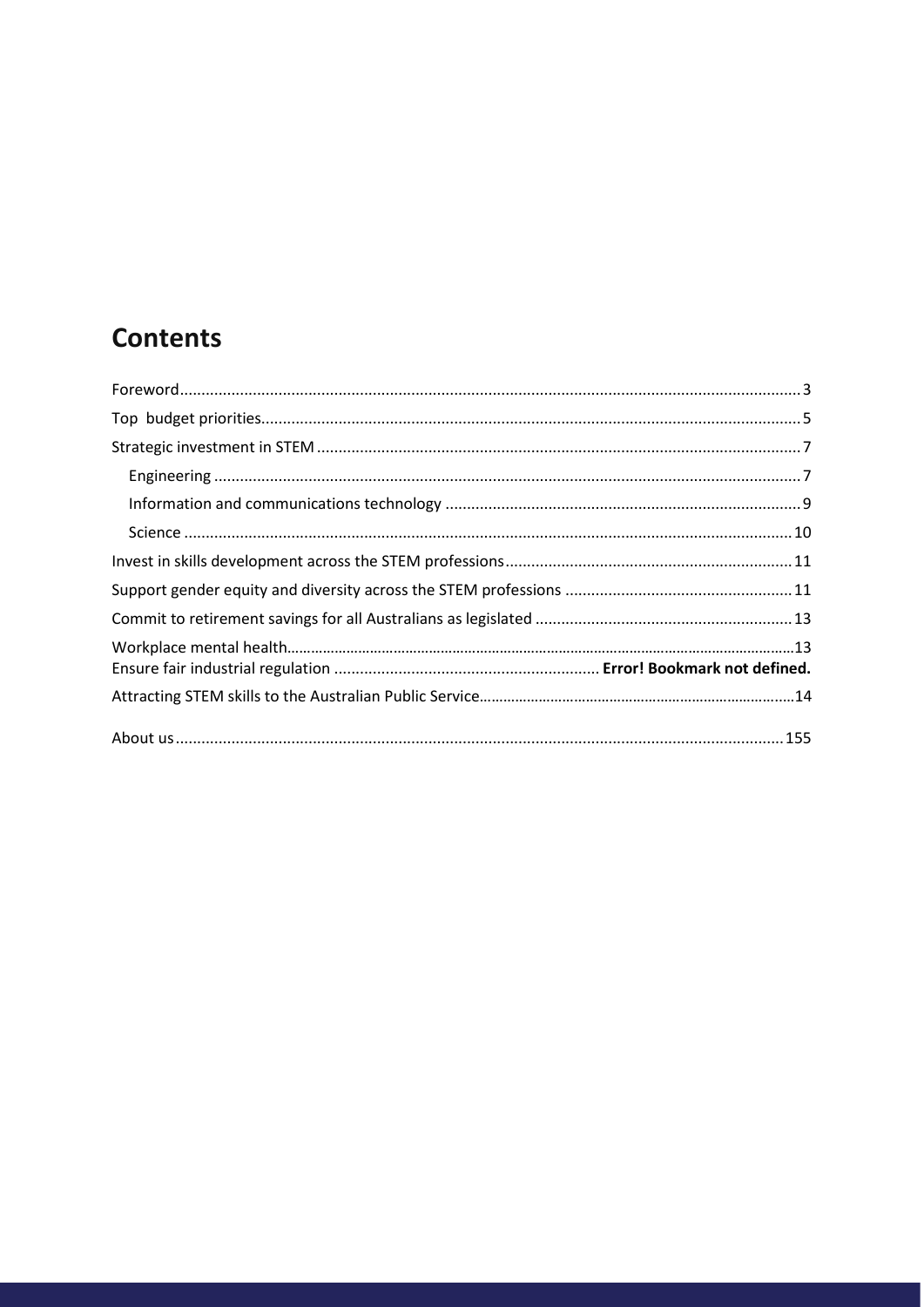## <span id="page-2-0"></span>**Foreword**

The COVID-19 pandemic created the largest economic downturn Australia has known since the Great Depression. While employment and economic growth improved in the last quarter of 2020, the economy is still 4.2 per cent smaller than it was in December 2019 and 6.4 per cent smaller today than the Reserve Bank expected in its pre-COVID forecasts.

The employment impacts of the pandemic have been particularly severe. Peaking at 7.5 per cent in July 2020 with over a million Australians out of work, joblessness remains at levels well above the Global Financial Crisis - at 6.6 per cent in the December 2020. At the same, over a million Australians are underemployed. While some industries are bouncing back, the recovery is uneven in terms of sectors, employment status and geography.



**Australia - rate of unemployment – 2000 - 2020** 

For example, while the supermarket sector and online retail have enjoyed significant upturns in demand, hospitality, tourism and the airline sector continue to struggle with low or patchy demand due to the impact of the COVID-19.

The impacts on business and employment also have a geographical dimension. While small businesses such and cafes and restaurants in suburbs have thrived as large numbers of people work from home, businesses located in Australia's CBDs have suffered huge declines in trade, forcing many to close.

The precarious nature of employment for casual workers has also been laid bare. They were the first workers to lose their income as many businesses operating below capacity laid off staff or reduced their hours. With the Government's decision not to include casual workers in JobKeeper, many of these workers had to fend for themselves.

Significant opportunities for investment to stimulate job growth were missed in last year's Budget. While investment in new and accelerated infrastructure projects was welcome, the \$1.5 billion provided for manufacturing was inadequate considering the sector has an annual output of around \$100 billion and has renewed opportunities for growth in a post-COVID world where the vulnerability of international supply chains has been exposed.

The scale of broader support for the education and research sectors was less than expected given the impacts of the COVID-19 pandemic on research and universities.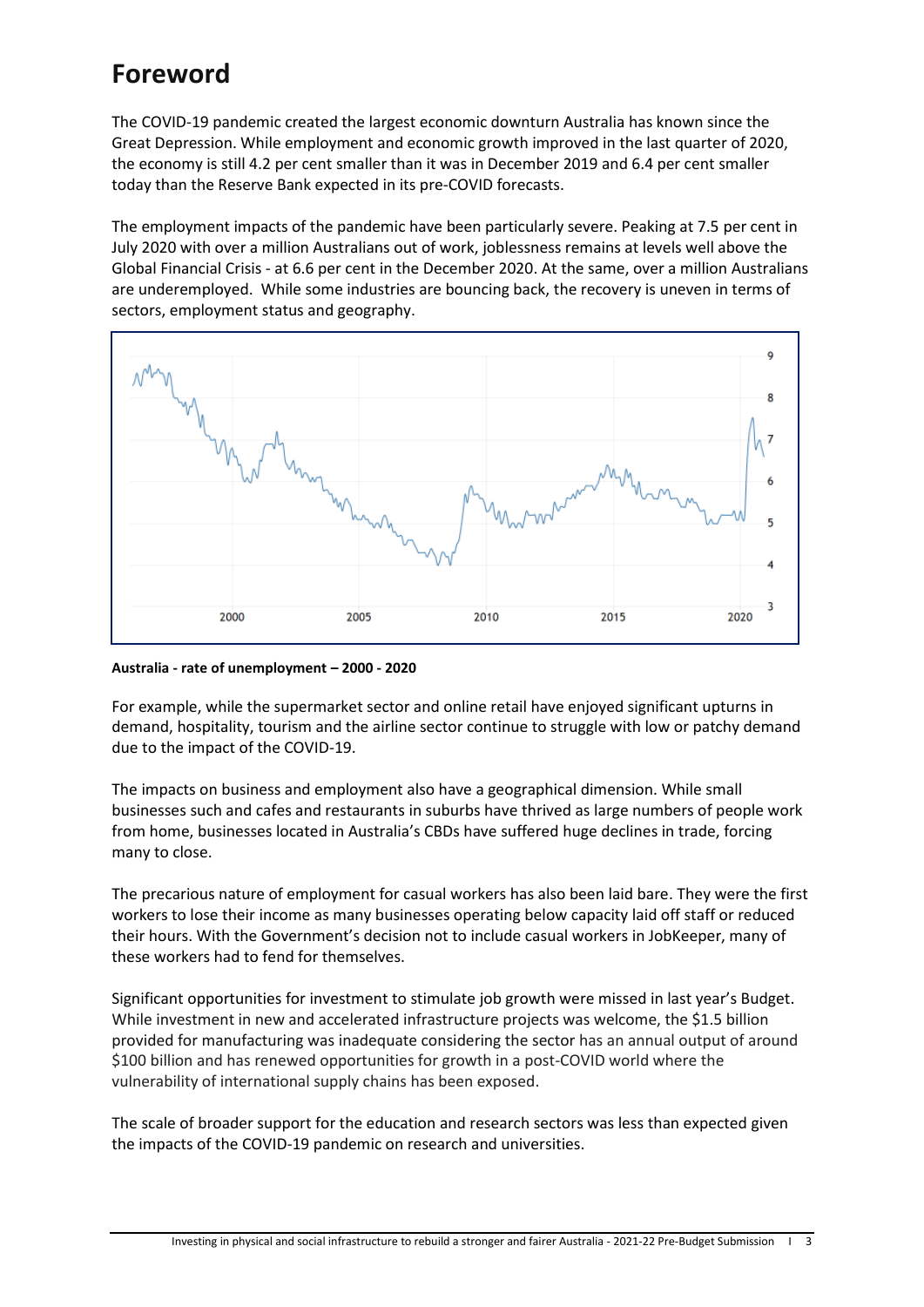The COVID-19 pandemic requires a much stronger focus on gender diversity in STEM (science, technology, engineering and mathematics) with concerns that the health crisis could impact negatively on employment outcomes for women and further entrench the under-representation of women and other groups in STEM fields. The 2020-21 Budget announcements did nothing to tackle these concerns.

More broadly, there was little investment to match the rhetoric about the disproportionate impact the pandemic had on working women. Calls for affordable and geographically accessible childcare went unheeded, overlooking the vital role of childcare in lifting workforce participation – a prerequisite for economic growth in the wake of the pandemic.

The scale of the response to aged care, disability care, mental health initiatives and the lack of investment in social housing construction were also of concern.

Arising from the Retirement Incomes Review, there has been speculation that the Government is considering cutting the legislated Superannuation Guarantee increases. Lifting superannuation from its current 9.5 per cent to 12 per cent was a policy designed to bridge the gap in retirement savings, which currently sees the average Australian run out of retirement savings 10 years before they die. It was also an election commitment of the Government to honour the legislated increases.

As millions of Australians were forced to raid their superannuation retirement savings to get through the pandemic, now is the time to help Australians rebuild their superannuation accounts, not further erode them. The full implementation of the legislated increase in the superannuation guarantee to 12 per cent by 2025 is essential to secure a dignified retirement for working Australians.

After the largest economic downturn since the Great Depression, the 2021-22 Budget presents an opportunity to rebuild the Australian economy, lay the foundations for long term economic growth and address long standing inequities in the labour market. Australia's economic recovery requires policies designed to lift productivity and investment in physical and social infrastructure, science, technology, engineering and high value manufacturing.

To create long term economic growth, we need budget initiatives that create skilled, high quality and secure jobs. To create an economy which is fair, we need industrial laws that protect workers' wages and strengthen their workplace rights and conditions. We also need action to improve women's workforce participation and employment outcomes.

The following highlights our key budget priorities followed by a broader discussion of our views about the strategic focus of the next Budget.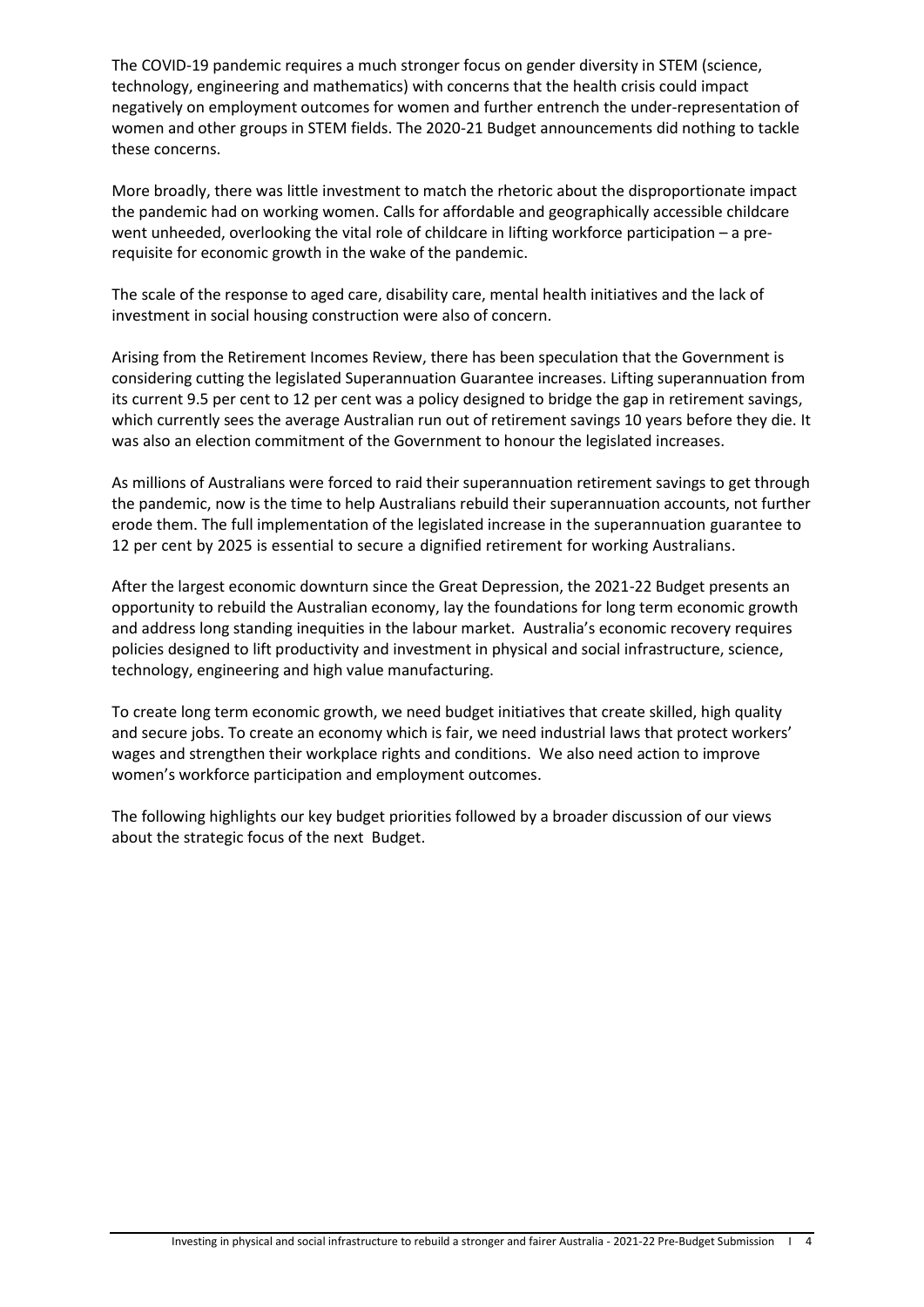## <span id="page-4-0"></span>**Top budget priorities**

There is a need for a strong framework of long-term investment for growth. We need strategically directed stimulus measures in areas where the investment will have the greatest impact while also delivering productivity gains that underpin job creation, wage growth and fair workplace outcomes.

#### ➢ **Fair industrial regulation**

You cannot heal the economy by hurting workers. We need an industrial relations system that delivers fairness and security to Australian workers - a system that is designed not only to address the immediate challenges of economic recovery, but to unlock long term prosperity. Fair industrial laws will support the goal of a highly skilled and productive workforce and safeguard living standards. The Government's proposed industrial relations reforms are counterproductive, enabling employers to pay below the minimum, accelerate casualisation and compromise fair industrial outcomes. They will undermine attraction and retention of staff across the key technical professions, such as in pharmacy which is already the lowest paid skilled profession with major issues around workforce retention.

#### ➢ **Strategic investment in emerging areas**

Strategic investment in emerging knowledge-based industries like biotechnology, advanced manufacturing, artificial intelligence, ICT and environmental sustainability will be vital to secure Australia's international competitiveness and guarantee future prosperity.

#### ➢ **R&D investment by 2030**

Research and development expenditure underpin the innovation required to create new products and businesses. Yet our R&D investment is 2.2% of GDP ranks poorly against other OECD nations - behind Belgium, France and Slovenia. To strengthen our international competitiveness, we must increase our R&D investment to at least 3% of GDP by 2030.

#### ➢ **Investment in residential and civil construction**

Continued investment in residential construction and civil infrastructure including road and rail projects is critical. However, investment in social housing construction remains grossly inadequate and must be increased as a matter of priority.

### ➢ **Chief Engineer in each state**

Engineers are key drivers of the economic recovery, delivering projects in the Government's stimulus plan and driving economic innovation in our regions. A large share of our national wealth hinges on the contribution of engineers, and their ability to provide new ideas, products and solutions. The engineering profession does not have its proper place at the decision-making table. Often those managing engineers don't have the technical skill required. A lack of engineering input is affecting outcomes – blocking innovation, while increasing project waste and cost as well as timely delivery, safety and quality outcomes. Support for a Chief Engineer in each state is needed to ensure that the fast-tracking of reconstruction efforts do not compromise on quality and professional standards.

### ➢ **Workplace mental health**

COVID-19 has revealed the vital importance of our health system and the deep deficiencies in our mental health sector – particularly in the capacity of employers to de-risk and manage workplace mental health hazards in a changing workplace environment. The Government should take a lead role through Safe Work Australia in driving awareness of the need for investment in workplace mental health through the 2021-22 Budget.

### ➢ **Investment in skills**

We need investment in keeping engineers', scientists', IT professionals' and other professionals' technical and broader workplace skills up to date by committing to career-long learning and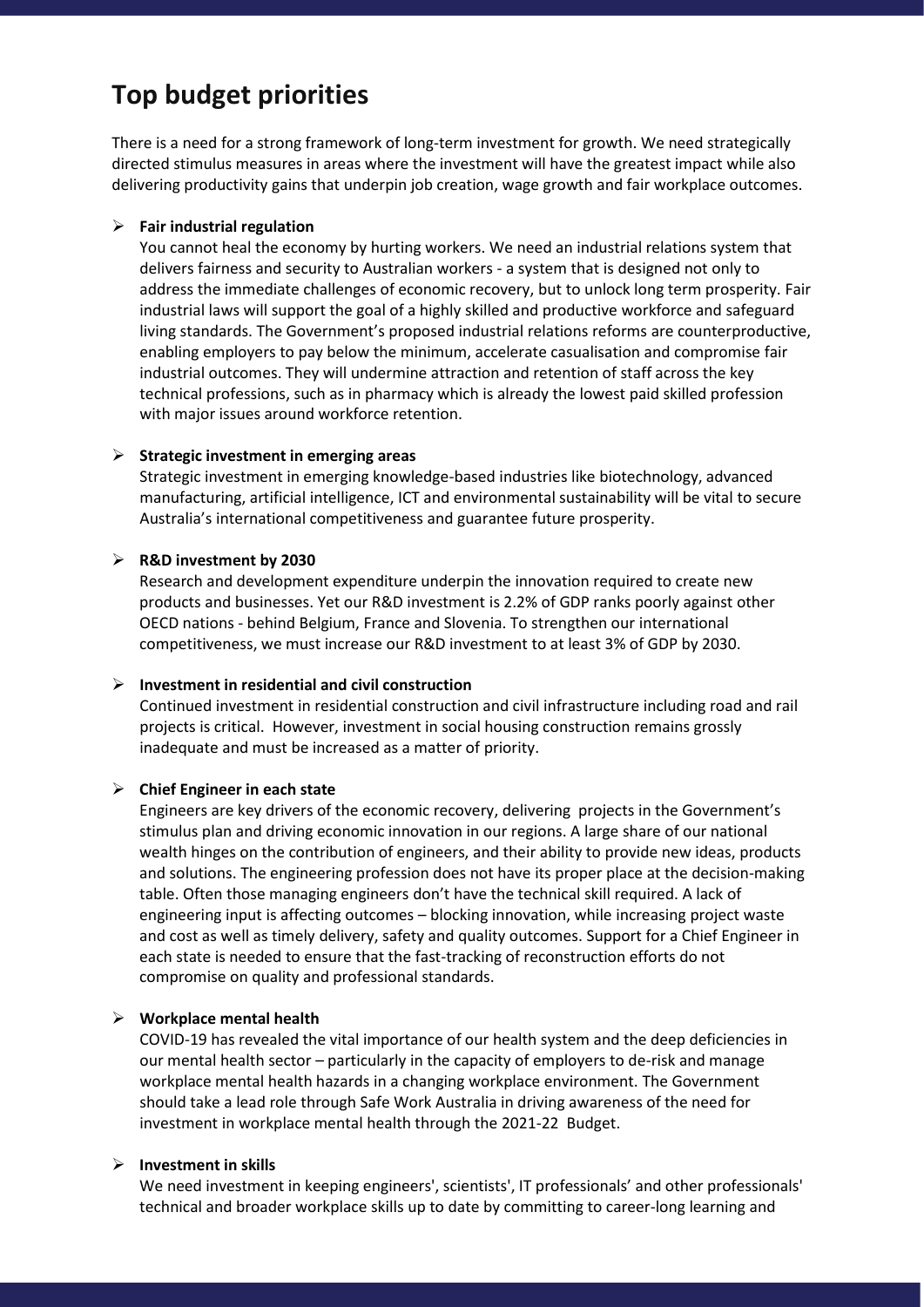more modular forms of training and re-skilling to ensure an agile and well-trained workforce is available to lead us through economic recovery.

### ➢ **Commitment to Superannuation Guarantee legislated increases**

Three million Australians have taken a total of \$36 billion out of their super accounts as part of the government's 'early access to super program' and 480,000 have already emptied their super accounts, seriously undermining their capacity to access a dignified retirement. We call on the Government to support the already legislated superannuation increase from 9.5 per cent to 10 per cent in 2021 through to the legislated 12% in 2025 and to address the range of factors that contribute to women's lower retirement savings.

➢ **Education and research to lift productivity, create jobs and provide equality of opportunity** It is essential that we recognise our universities and research institutions as vital ways of lifting productivity, generating jobs and creating new businesses. We must ensure that the tertiary education system is positioned to respond to industry needs and continues to effectively build the nation's STEM skills base. Further investment in research capacity is also required to ensure that Australia strengthens its research base after significant contraction during the pandemic.

## ➢ **Gender diversity as critical to innovation and a sustainable STEM workforce**

Gender diversity is crucial to the ongoing expansion and success of STEM and in turn, the capacity of STEM to drive higher workforce participation and productivity growth as we emerge from the pandemic. As a priority, the Government should invest in affordable and geographically accessible childcare because of its critical role as an enabler of greater workforce participation.

## ➢ **Attracting STEM skills to the Australian Public Service**

The Australian Government is failing to attract the required STEM skills into the public service and the current wages policy will only worsen the current predicament. Adequate flexibility is not being given to agencies to provide packages of wages and conditions that attract and retain skilled technical staff. The 2021-22 Federal Budget must develop and fund a whole of service STEM workforce plan.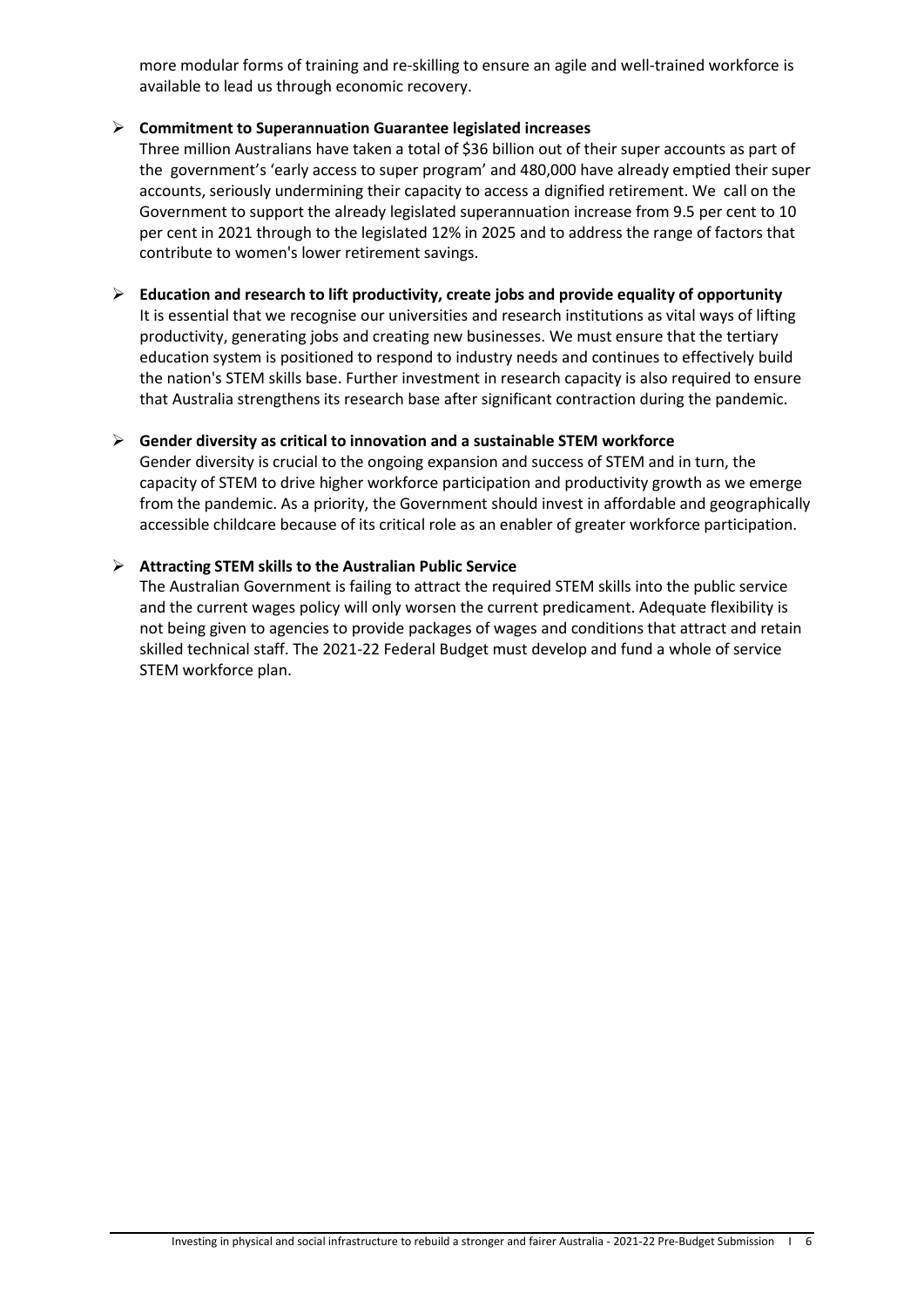# <span id="page-6-0"></span>**Strategic investment in STEM**

When flow-on effects are considered, the impact of STEM fields amounts to over 26 per cent of Australian economic activity, or about \$330 billion per year. In advanced economies, advanced science directly underpins between 10 per cent and 15 per cent of economic activity and in Australia, 65 per cent of economic growth per capita from 1964 to 2005 can be ascribed to improvements in our use of capital, labour and technological innovation – made possible in large part by STEM.

A vibrant and sustainable STEM workforce is essential to virtually every goal we have as a nation – including rebuilding the Australian economy as we move through the pandemic. We need policies that ensure science and innovation play the central role they should in the nation's economic growth – we should increase productivity through strategic investment in engineering, science, research and development (R&D) and technology.

We need a national strategy that values STEM professionals' work and defines their place in shaping the nation's future. Australia must strengthen its STEM skills base and increase engagement between the science and technology sectors, government, industry and academia. The level of ongoing investment in STEM will determine the size and impact of future dividends to the economy.

The professional workforce - including STEM professionals - will play a crucial role in meeting the challenges of the pandemic and will be central to economic recovery, so for strong investment in the STEM workforce, science and R&D as part of the 2021-22 Budget is absolutely vital.

## <span id="page-6-1"></span>Engineering

Professionals Australia sees investment in physical infrastructure as one of the key measures to keep people employed, businesses viable and to support the productive capacity of the economy. Infrastructure development and maintenance can be used as effective tools for fiscal stimulus and targeted Government spending on infrastructure will help create jobs and drive economic growth.

Current engineering practice is about the practical application of technology, science and researchbased solutions to address the major challenges of the 21st century. The traditional model of innovation has engineers taking scientific discoveries through a process of applied research, design, manufacture or construction and commercialisation with a view to larger-scale production – moving ideas from theory to practice. The contemporary reality is vastly more complex and is characterised by interdependent science and engineering research and development processes. These processes combine with new technologies to drive collaboration and innovation in areas as varied as construction and manufacturing, renewable energies, the prevention, diagnosis and treatment of human disease, effective counter-terrorism technologies, cyber-security, food security, communications technologies, biodiversity, transport infrastructure planning, forest management and water resources policy.

Infrastructure building and maintenance will be crucial to economic growth in the post-COVID-19 era. There is widespread disruption - to government funding priorities, to policy at the state and federal levels, to technology and stakeholder expectations because of the pandemic. For Australia to emerge from the crisis, engineering capability must be central to rebuilding the economy. Engineers are the lifeblood of new industries and a prime source of competitive advantage for established industries like agriculture and high-value manufacturing. These are among the areas that will generate jobs and increase productivity.

The ongoing design and delivery of critical infrastructure and major nation-building projects in the areas of transport infrastructure, energy , recycling, agriculture, water, the environment and manufacturing will be fundamental to driving economic recovery. Infrastructure investment means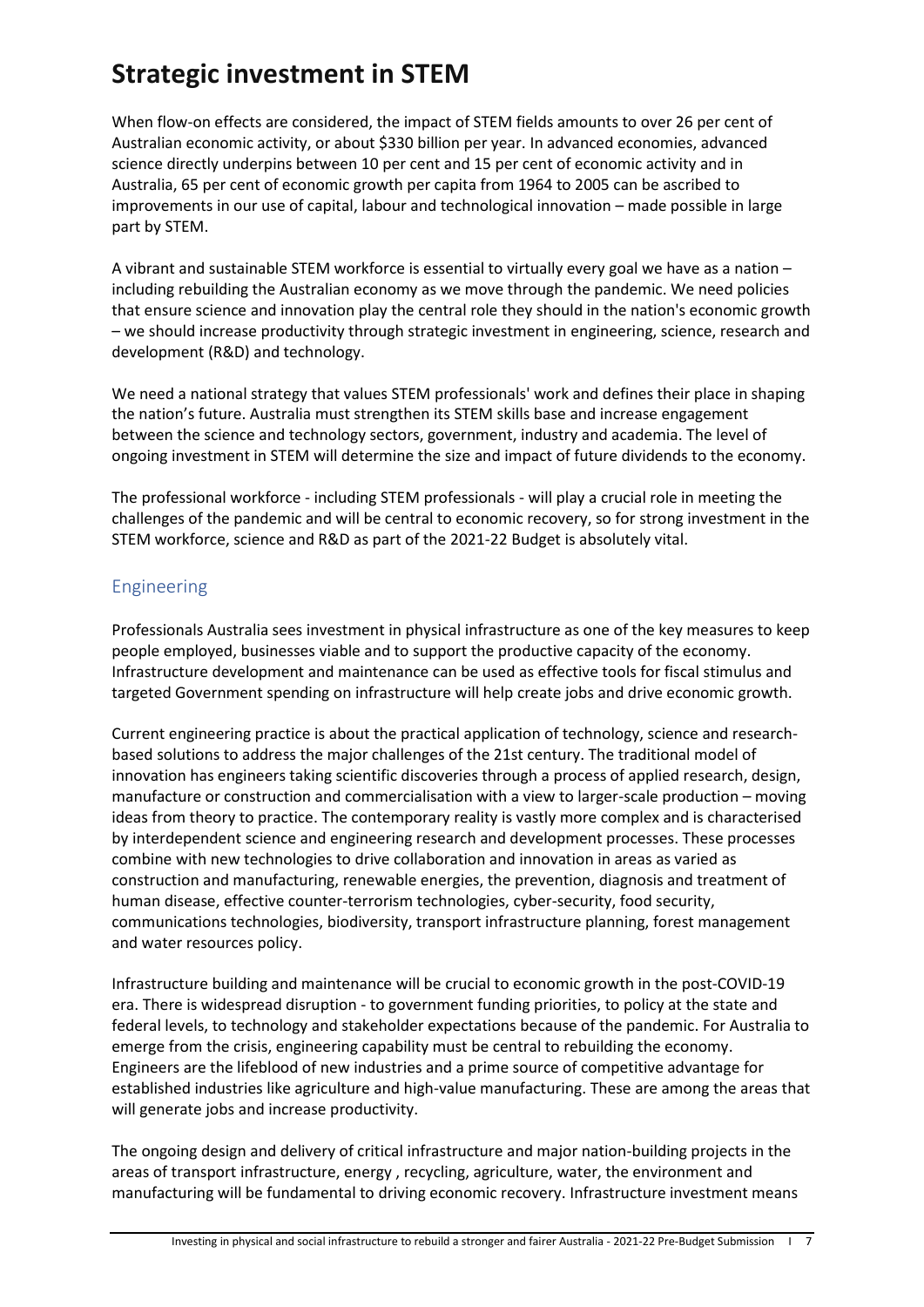less congestion and improved safety on our roads, better connections between agricultural and mining regions to ports, airports and other transport hubs, improved flood immunity and the construction of tunnels and bypasses and bridge upgrades. Infrastructure investment means an enhanced national rail freight network, more efficient national freight movement and upgrades to passenger networks.

Keeping engineering skills up to date will help ensure a well-trained and agile engineering workforce is available as we work through the stages of the pandemic and rebuild the economy.

Investment in skill development at the workforce and workplace levels are vital to building and maintaining engineering capability and driving economic growth over the medium to longer-term, as well as the creation of chief engineer positions in each state.

## *Budget priorities*

## **On areas of investment**

Construction and infrastructure projects will be a critical driver of productivity. A comprehensive analysis of specific construction and infrastructure priorities for the Budget is beyond the scope of this submission, but the following should be considered:

- 1. investment in civil infrastructure including road and rail projects.
- 2. ensuring the reduction of red tape in building residential, commercial and civil infrastructure is not at the expense of community safety or compromised building standards with sign-off by registered engineers as required.
- 3. optimal use of taxpayer dollars and minimisation of waste in engineering and construction projects.
- 4. support for partnerships between the private and public sectors to invest in specific infrastructure projects – rebuilding after bushfires and floods.
- 5. support for producing value-added products via an advanced manufacturing industry.
- 6. investment in residential construction and the construction of social housing.
- 7. investment in digitally delivered infrastructure to increase transparency, improve collaboration and project management, raise safety standards, encourage skill acquisition and support optimal asset management.

### **On investment priorities for workforce development**

- 1. support for a Chief Engineer in each state.
- 2. ensuring only qualified, professional engineers undertake engineering work. Engineering is complex and has significant public safety consequences yet too many non-engineers are working on projects that should be performed by qualified engineers.
- 3. best practice graduate programs and ongoing professional development. To build professional capacity and maintain currency in a fast-moving world, engineers should be supported and reimbursed for costs associated with registration and ongoing continuing professional development.
- 4. closing the gender pay gap and addressing the factors that cause women's under-representation in engineering given that women still comprise only 12% of the engineering workforce.
- 5. an engineering workforce plan to meet future industry needs. An engineering workforce plan should identify and predict project needs into the future and match this to engineering skills needs. By developing an engineering workforce plan and taking steps to enact the plan, businesses and governments will be in a better position to forecast and manage engineering capability as we emerge from the pandemic.
- 6. building in-house engineering capacity as a first order priority and if engineering work is to be outsourced, employers should consult with their engineering workforce to ensure internal capacity is maintained and the outcome is truly best value.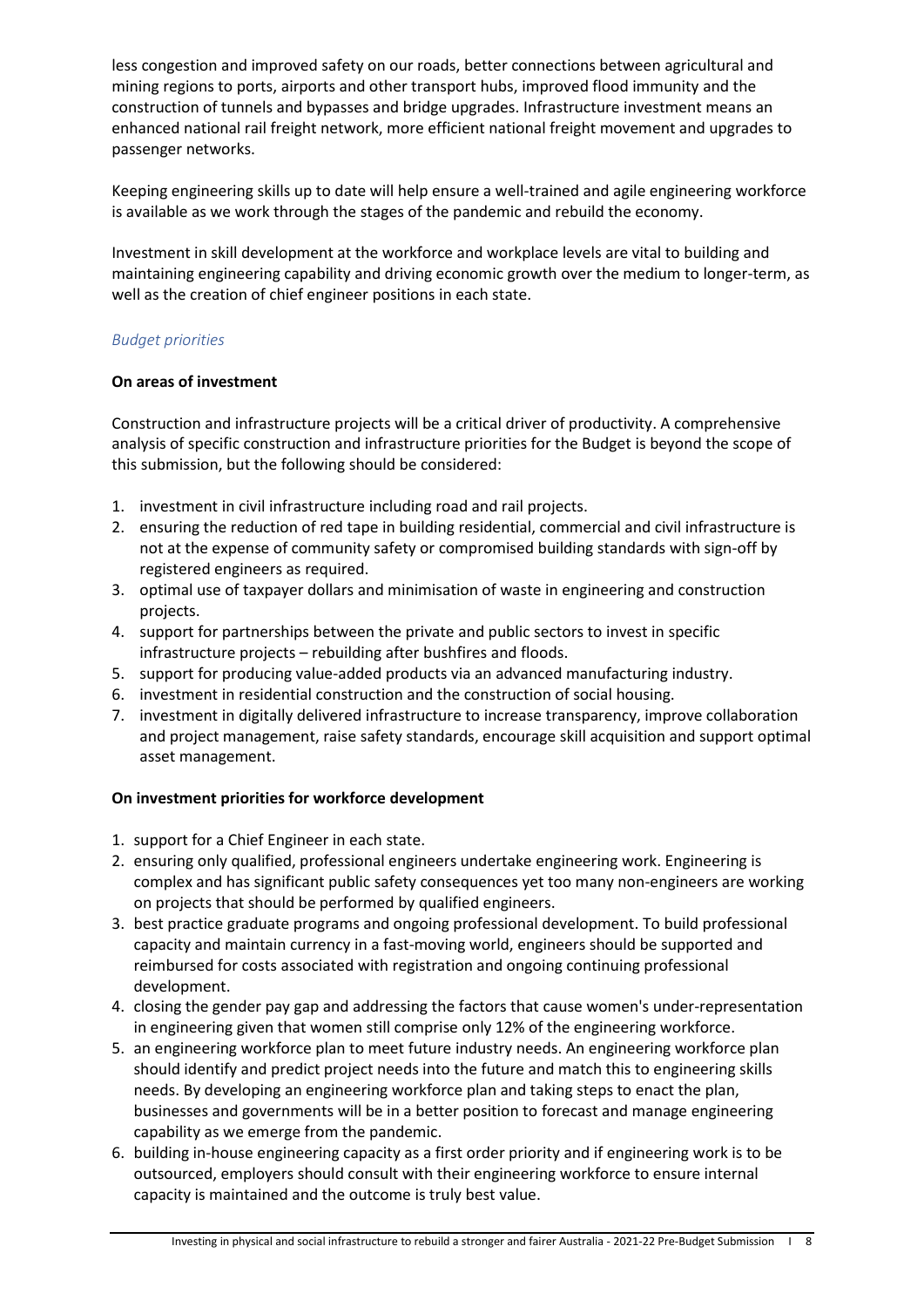7. changing the focus in procurement policy. Government procurement policies put too much emphasis on the cheapest tenders and too little attention on local jobs, local supply chains, capital investment in Australia and the manufacturing value-add. This emphasis needs to change as part of our response to the pandemic.

## <span id="page-8-0"></span>Information and communications technology

The ICT industry will be one of Australia's most critical sources of employment growth over the next decade. The sector is a significant enabler of innovation and driver of productivity and economic growth across multiple industries and emerging areas. OECD, Productivity Commission and ABS studies estimate that 50 per cent of all Australian business productivity can be attributed to the application of ICT. To 2019, Australia's ICT workforce has continued its long-term pattern of growth, with the number of ICT positions rising to 723,334 in 2018<sup>1</sup>, up from 663,100 in 2017, 640,846 in 2016 and 628,000 in 2015. This figure is forecast to grow to 792,000 professionals by 2024. The ICT industry contributes around 8 per cent of Australia's GDP - equivalent to that of the mining industry.

While the cautious business environment and hiring restraint arising from the pandemic could affect the future pipeline of skilled ICT workers, there is evidence that tech skills are in high demand and hiring intentions remain strong in many areas. Specialists across areas such as AI, machine learning, mobile app development, web development, advanced data analytics, cybersecurity and transitioning to the Cloud continue to be in high demand across Australia. As companies respond to an acceleration in remote working, the demand for IT skills is also likely to grow. The shift to online education and remote working will also see increasing demand for products and services delivered by the ICT industry.

## *Budget priorities*

Professionals Australia calls for the upskilling of Australia's technology workforce and a plan to support digital adoption and transformation. While a comprehensive discussion of workforce development in the technology sector is beyond the scope of this submission, these are some areas for priority investment in the 2021-22 Budget.

The Budget should address the following issues:

- the lack of a clear plan for technology skills development in the emerging areas of cybersecurity, AI, machine learning and cloud computing will result in ongoing skills gaps due to the rapid pace of change in ICT.
- ensuring support for strong commencements and completions for undergraduate and postgraduate IT courses, sufficient subsidies and incentives to hire graduates from Australian IT courses, university IT courses that are aligned with industry needs and addressing the underpayment and exploitation of skilled migrants and IT workers hired under temporary visas.
- the fast pace of technological change in areas such as artificial intelligence and synthetic biology makes policy oversight of emerging technologies increasingly difficult. Issues such as the unethical use of IT are emerging. As such, investment in policy oversight and foresight in emerging areas should be a priority.
- AI bias and accompanying issues including job loss/displacement, the automation of tasks that may negatively impact early training of graduates, pressure to reduce staffing levels where AI is introduced and the impact on service quality where digital technologies are introduced also require policy oversight as a matter of priority.
- the growing digital divide. Government needs to invest in initiatives to help bridge the emerging digital divide to ensure access and capability to use digital technologies and the internet while ensuring privacy, resilience, and security of digital networks and devices;

<sup>1</sup> The report notes that this 9.1 per cent increase is higher than previous annual growth and the result should be treated with caution.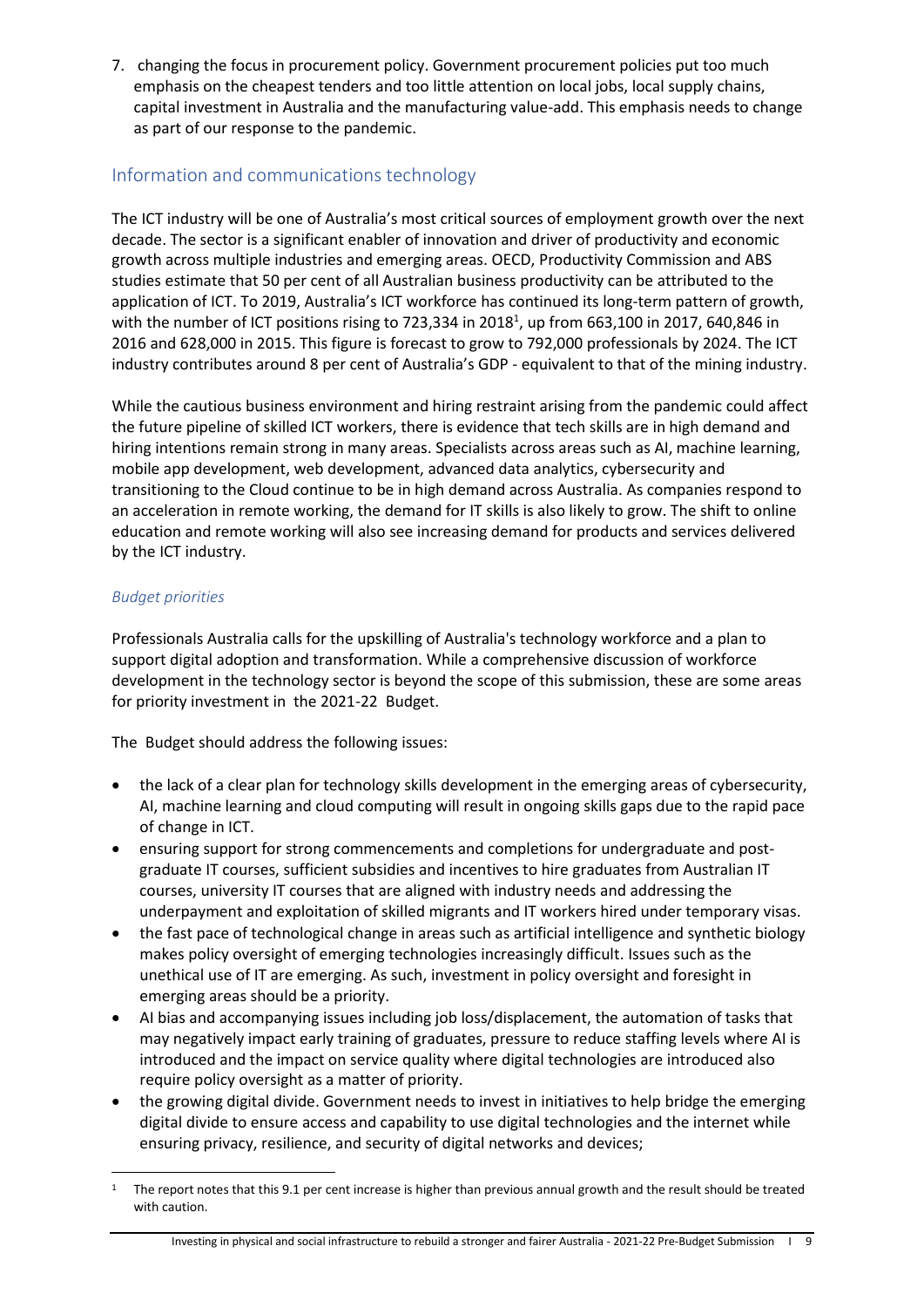- a shrinking core ICT labour force lack of permanent work and job security with increasing use of labour hire and independent contractors, offshoring of IT functions and widespread sham contracting. Measures to strengthen secure work options for IT workers should be a key priority.
- widespread award non-compliance widespread underpayments, non-payment for additional hours and on-call allowances, underpayments and wage theft in groups vulnerable to exploitation such as migrants and the abuse of the temporary visa system. Proper funding for the Fair Work Ombudsman to pursue these issues in the ICT workforce should be a priority.
- gender equity issues in IT women continue to be significantly underrepresented in Australia's technology workforce with the overall share (29 per cent in 2019) of women in technology occupations remaining unchanged from the previous year. This is significantly lower compared to 44 per cent of female workers in professional industries and 47 percent of the total workforce. While the last Budget allocated funding to incentivise women to complete STEM cadetships and courses, women need to start *and stay* in tech. Discrimination and sexual harassment contribute to the high rate of attrition of women from the technology sector. Further investment in dealing with sexual harassment as a serious workplace health and safety issue and the implementation of the Respect@Work report should be budget priorities.
- a more strategic approach to technology adoption as a means of driving economic returns and economic development and a plan to support digital adoption and transformation requiring IT giants to pay appropriate tax.

## <span id="page-9-0"></span>Science

A strong investment in the science workforce as part of our economic reconstruction efforts would help to set our economy up for growth and job creation. Scientists and the expert advice they provide are part of the solution and the key to rebuilding the economy.

## *Budget priorities*

Estimates suggest that the return on investment of funding basic research is between 20-60 per cent per year. In Australia, every \$1 invested into our National Health and Medical Research Council returns \$3.20 in health and economic benefits. For every dollar invested, Australian medical research returns \$3.90 in benefits to the population. Again, it is beyond the scope of this submission to outline the range of investment initiatives that could support research, but it is critical that Australia strengthens its research base rather than allowing it to contract because of the pandemic.

Professionals Australia sees the following as priorities in the Budget:

- 1. a commitment to increasing Australia's R&D investment to 3% of GDP by 2030 and to reversing the decline of government R&D funding.
- 2. strategic investment in emerging knowledge-based industries like biotechnology, communications technologies such as 5G, advanced manufacturing, cybersecurity, artificial intelligence, machine learning, cloud computing, quantum computing, and the application of technologies to areas such as environmental sustainability, recycling, space capability, agriculture, resources and health care will be vital to provide competitive advantage.
- 3. driving private research investment as well as strategic government investment in areas of competitive strength and national priority. Confidence needs to be rebuilt to encourage private sector investment in research and development (R&D) – which was already falling relative to the size of our economy before the pandemic.
- 4. stability of funding (policy and funding certainty) because it generates a focus on finding solutions to long-term issues rather than short-term outcomes.
- 5. investment in keeping scientists' skills up to date by committing to career-long learning and more modular forms of learning and re-skilling to ensure an agile and well-trained workforce is available to lead us through economic recovery.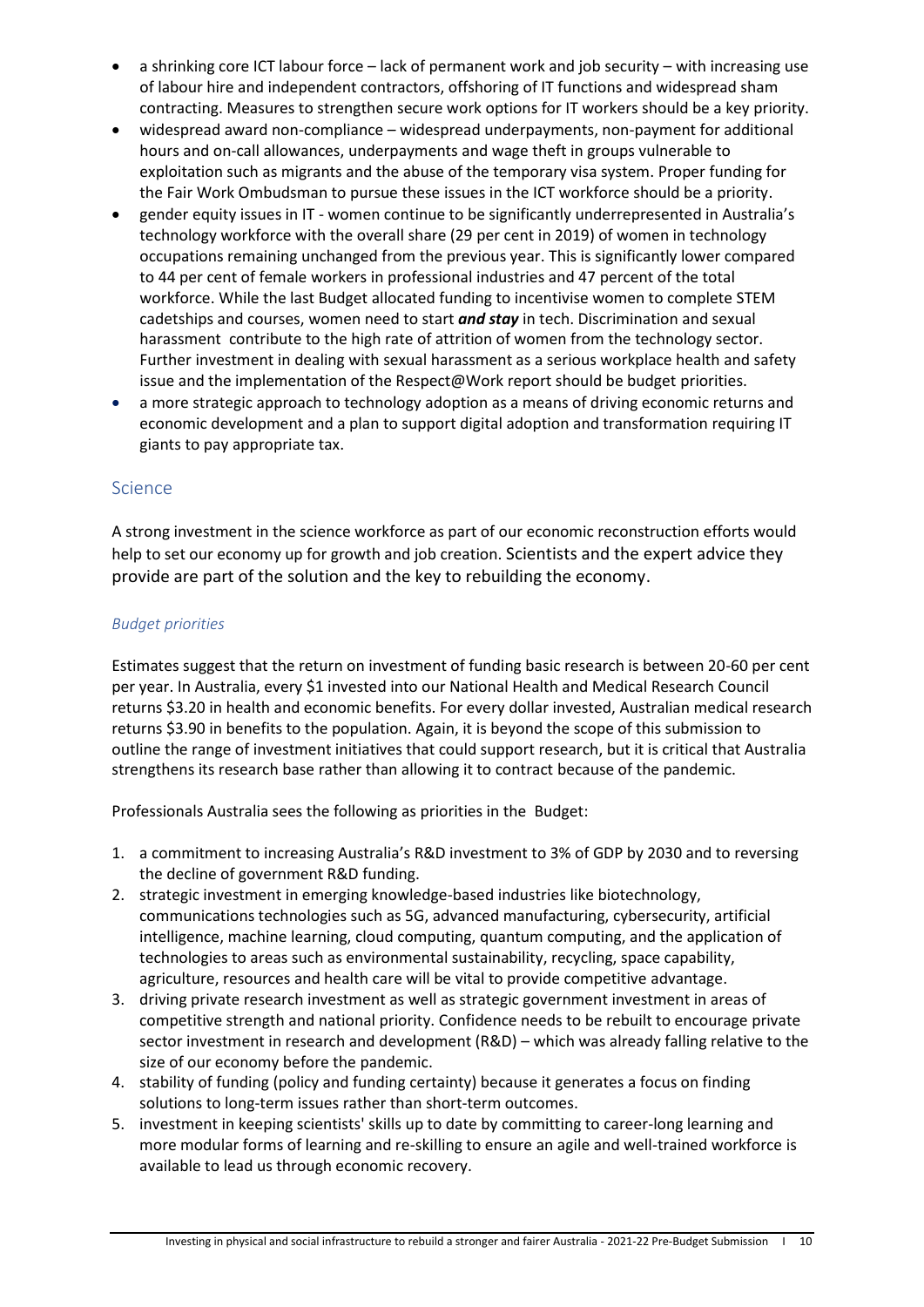- 6. investment in public health capacity and capability across the public sector at both federal and state levels as an imperative in the longer-term as well as the short-term.
- 7. support for the effective translation of research discoveries into clinical trials.
- 8. investment in upgrading research infrastructure. Good infrastructure for research including laboratory space, equipment, libraries and computer facilities is essential for the performance of internationally competitive research and to attract talented individuals, is needed. Investment in upgrading infrastructure such as the Synchrotron should be a priority.

## <span id="page-10-0"></span>**Invest in skills development across the STEM professions**

It has been estimated that 75 per cent of the fastest growing occupations require STEM skills and knowledge.<sup>2</sup> Investing in our skills base and STEM capability will be a critical driver of job creation, innovation and economic growth.

The importance of specialised STEM skills in the workforce for sustaining economic growth cannot be overstated. The lack of up-to-date skills such as commercialisation and translation skills in science and R&D is as much a threat to economic growth and meeting the challenges emerging from the COVID-19 crisis as ineffective regulation or lack of access to financial resources. Equipping STEM professionals with the right mix of technical and enterprise skills to make them effective leaders, people-managers, communicators, entrepreneurs and decision-makers is vital.

We need to position our training system to provide continuing professional development as new fields of specialist expertise emerge and the skills STEM professionals were originally trained in when qualifying become outdated.

We need to keep STEM professionals' skills up to date by committing to career-long learning and investing in more modular forms of learning and re-skilling to ensure an agile and well-trained workforce.

# <span id="page-10-1"></span>**Support gender equity and diversity across the STEM professions**

The COVID-19 pandemic has renewed the ongoing discussion of diversity in STEM with concerns that the health crisis will further entrench or widen the under-representation of women and other groups in STEM fields. Diversity is crucial to the continued expansion and success of STEM and in turn, the capacity of STEM to drive productivity growth. The optimal approach to recovery from the pandemic will be to invest in initiatives which have the potential to contribute to business and economic growth while advancing women's progress.

The 2020 Federal Budget was criticised for not responding sufficiently to the impact of the pandemic on the female workforce, with much analysis suggesting the bulk of measures focused on maledominated industries.

2020 Federal Budget announcements included \$240.4 million through the [Women's Economic](https://www.pmc.gov.au/sites/default/files/images/wess/wess-2020-report.pdf)  [Security Statement](https://www.pmc.gov.au/sites/default/files/images/wess/wess-2020-report.pdf) including implementing the key findings from the AHRC report on sexual harassment. The Government included only limited additional support for childcare by extending targeted funding for childcare services in Victoria following the end of the national Transition Package arrangements on 27 September 2020.

The 26 November 2020 Workplace Gender Equality Agency scorecard showed:

<sup>&</sup>lt;sup>2</sup> Australian Industry Group, Lifting our Science, Technology, Engineering and Maths (STEM) Skills. Downloaded at http://www.utas.edu.au/ data/assets/pdf file/0005/368546/lifting\_our\_stem\_skills\_13.pdf, February 2019.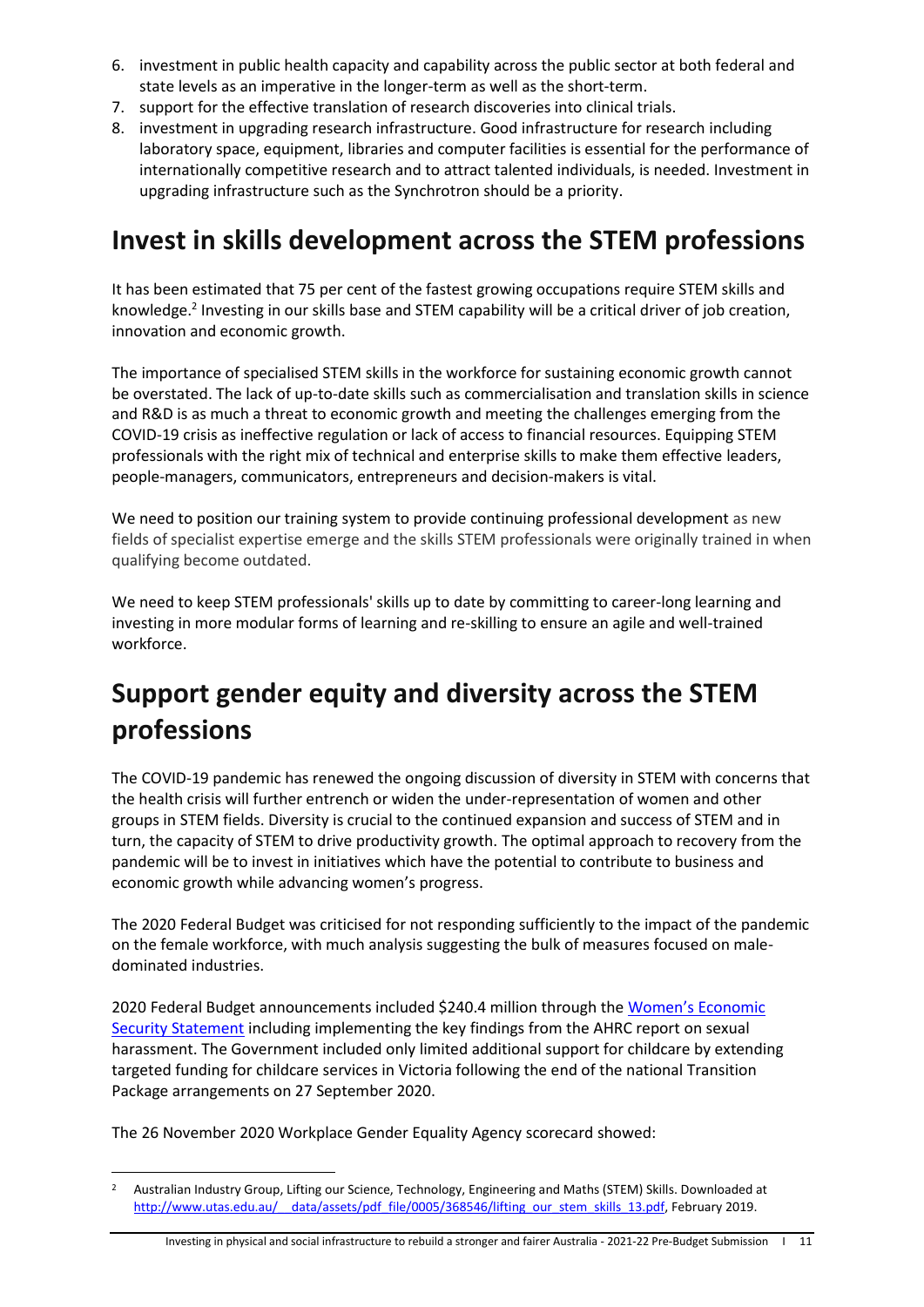- a gender pay gap of 20.1 per cent overall and 22 per cent in the Professional Scientific and Technical Services Industry
- an ongoing crisis in the level of retirement income for women; and
- women still over-represented in industries in which part-time and casual roles predominate.

Persistent issues remain in terms of gender equity and these were heightened by the pandemic.

## *Budget priorities*

The Budget should address the following issues:

1. Utilisation of the industrial relations system to progress gender equity.

The federal industrial relations system has historically provided an effective mechanism for progressing gender equity The system has delivered access to working conditions such as flexible work arrangements, carer's leave, paid parental leave, access to employer-provided childcare and a range of other conditions that support progress towards equal opportunity and balancing work and life responsibilities.

Test cases run by the Australian Council of Trade Union (ACTU) on behalf of affiliate unions have resulted in significant progress for female workers in the Australian workforce including STEM professionals.

The industrial relations system should be utilised to:

- review the historical under-valuation of work in a range of female-dominated industries.
- support measures to enhance women's access to superannuation provisions to improve retirement savings over the longer term.
- enhance paid parental leave provisions ensuring men can take time off work to care for a newborn child as well as women.
- provide a right to family-friendly working hours.
- provide for superannuation for periods of parental leave
- provide for paid domestic violence leave.
- 2. Childcare

There is evidence that the lockdowns and the move to home schooling arising from the pandemic saw female caring time increase in absolute terms and relative to that of males and that is a factor in reducing their ability to participate in paid work.

Childcare in the pandemic recovery phase remains a critical determinant of the workforce participation of women and with that, their lifelong financial security. The extreme conditions of the COVID-19 crisis saw the government offer free childcare for a period of around three months, with this scheme ending on 12 July 2020.

Childcare that is affordable and accessible to all parents via direct subsidies to childcare centres and making more places available in the cities and in regional centres will support an increase in female workforce participation. A 4 per cent increase in the participation rate of women over the next decade would add \$25 billion dollars to the Australian economy.<sup>3</sup>

3. Access to educational opportunities

<sup>3</sup> Grattan Institute (2012) Game-changers: Economic reform priorities for Australia. https://grattan.edu.au/ wpcontent/uploads/2014/04/Game\_Changers\_Web.pdf [accessed 18 April 2017]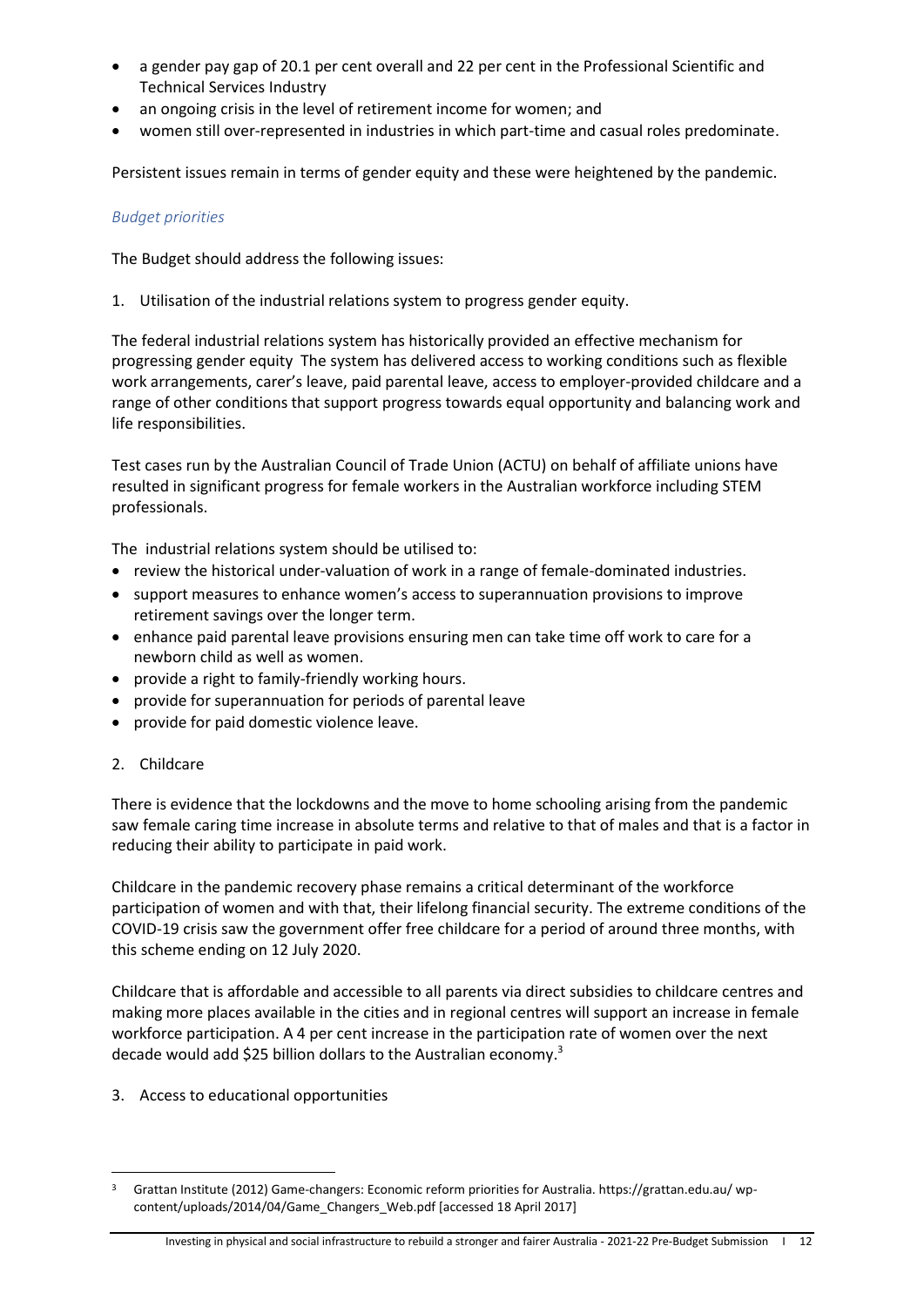To ensure women's equal participation in the workforce, it is critical that they continue to have equal access to opportunities for a university education as well as ongoing skill development and training, particularly in the priority employment areas of healthcare, science and technology, education and construction.

4. Insecure work

With women overrepresented in the casual and part-time workforce, it is particularly important that protections are maintained in the Fair Work Act and the National Employment Standards (refer to the Ensuring Fair Industrial Regulation section below).

5. Support for domestic violence measures.

The October 2020 Federal Budget included providing \$4.8 million to give continued effect to its ban on direct cross examinations and \$1.8 million to criminalise Family Court order breaches, plus funding to extend the Help is Here advertising campaign. The scale of investment was widely regarded as disappointing and we call for federal government support for domestic violence funding measures in the 2021-22 Budget that are proportionate with the scale of the problem in the community.

# <span id="page-12-0"></span>**Commit to retirement savings for all Australians as legislated**

Following the handing of the Retirement Income Review to Government in July 2020, there has been speculation that the Government may review the scheduled Superannuation Guarantee increases.

As part of its economic policy response to the COVID-19 pandemic, the Government allowed workers to withdraw up to \$10,000 from their superannuation accounts during the June quarter 2020 and to withdraw a further \$10,000 during the September quarter 2020. As a result, some \$36 billion has been paid out to superannuation fund members under the COVID 19 early release program – and this was on top of allowing first home buyers to access their super. In response to the pandemic, on average, Australians withdrew around \$7,495 - these withdrawals will have a major impact on the retirement incomes of those who took out money from their super accounts.

According to preliminary data, women have also eroded their superannuation balances more than men in response to the COVID-19 crisis, a factor that will seriously undermine their retirement nest egg in the years ahead. Initial research shows that women were withdrawing 21 per cent of their starting superannuation balances compared to 17 per cent of men and 14 per cent of women had emptied their total super savings compared with 12 per cent of men.

Increasing the Superannuation Guarantee levels as legislated must be a priority, including the increase from 9.5 per cent to 10 per cent in 2021 through to the legislated 12 per cent in 2025. Action must also be taken to address the range of factors that contribute to women's lower retirement savings.

# **Workplace mental health**

COVID-19 has revealed the vital importance of our health system and the deep deficiencies in our mental health sector – particularly in the capacity of employers to de-risk and manage workplace mental health hazards in a changing workplace environment. The Government should take a lead role through Safe Work Australia in driving awareness of the need for investment in workplace mental health through the 2021-22 Budget.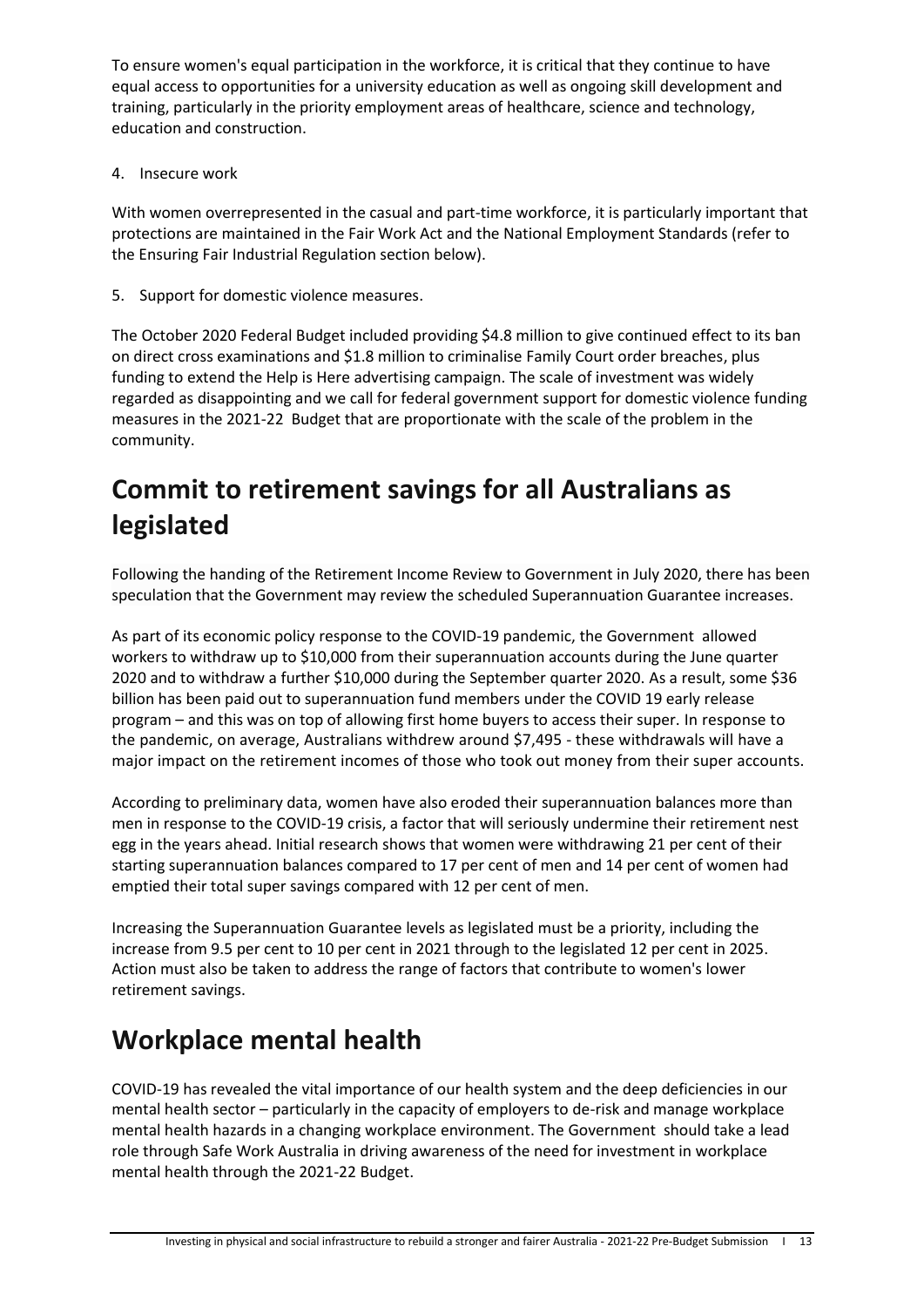## *Budget priorities*

The Budget should invest in campaigns and programs that raise awareness about workplace mental health and the action that can be taken at a workplace level to reduce the risks. Employers need more information in terms of understanding their obligations in relation to workplace mental health and workers need more information and support in terms of their rights

## **Ensure fair industrial regulation**

Australian workers have made incredible sacrifices during the COVID-19 pandemic. Millions of workers were left unemployed as large parts of the economy were shut down, and millions more were required to access their superannuation early to make ends meet, with severe consequences for their retirement savings.

Workers who were fortunate to keep their jobs were forced to rapidly rise to the challenges of social distancing, personal protective clothing and hygiene requirements coupled with ongoing rounds of restrictions on their businesses and uncertainty over their future employment. Australia's success in managing the pandemic while keeping the economy functioning and the community safe is in large part a credit to the hard work, adaptability and resilience of Australia's workers.

The Government's proposed post-pandemic industrial regulation should not be an excuse to wind back workers' rights and entitlements in the name of economic necessity. It is deeply unfair to propose changes that will negatively impact workers and further undermine the economic recovery.

Professionals Australia will be making a separate submission to the Senate Inquiry detailing our objections to the proposed changes outlined in the Fair Work Amendment (Supporting Australia's Economic Recovery) Bill 2020.

## **Attracting STEM skills to the Australian Public Service**

For Australia to have a strong federal public service capable of delivering expert advice and capability to government, and the services which our community expects, the Australian Public Service must employ people with the right expertise in secure, rewarding jobs.

The Australian Public Service needs to maintain its existing workforce, and attract new technical talent, to be able to research, develop, scope, oversight and deliver the growing pipeline of nation building projects. This can't be done while the Australian Public Service is constrained by a blunt staffing cap. The Senate Legal and Constitutional Affairs Reference Committee noted early in 2020 that the ASL cap has led agencies to use more contract labour, which costs the tax-payer more in the long run.

Each time work is contracted out rather than being conducted in house, the government makes an investment into a resource that is lost at the end of the contract. A new model is needed.

Rebuilding commonwealth owned, sovereign capacity in science, technology, engineering and ICT will mean Australia will have access to and control over the essential skills, experience, intellectual property and resources to look after our national interests. Ensuring the Australian Public Service is a repository for these skills will help avoid costly delays to project delivery and budget blowouts.

A system to manage Australian Public Service workforce is required, but the right mechanism should define capability and desired output first, and the workforce should be built from there. The ASL cap should be abolished and replaced with a whole of services workforce plan which defines capability and desired output, in order to make smart decisions on when to contract out work vs retaining the work and the knowledge generated within government.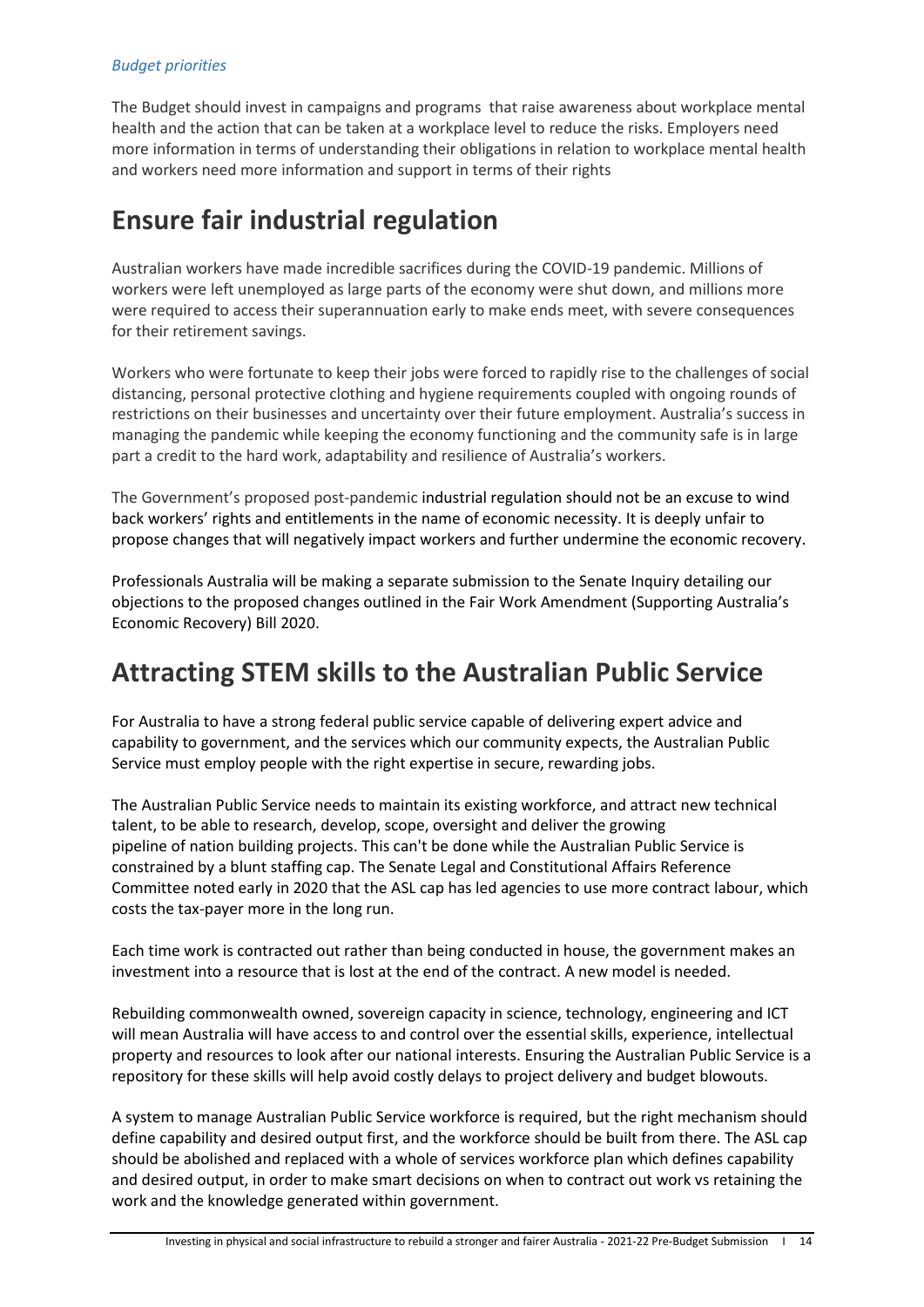# <span id="page-14-0"></span>**About us**

Professionals Australia is comprised of several Divisions including the Association of Professional Engineers Australia, IT Professionals Australia and Professional Scientists Australia.



The Association of Professional Engineers Australia's members are employed across all sectors of the Australian economy. Engineers perform design, scoping and project management roles in a diverse range of industries throughout the private and public sectors including roads, rail, water, electricity, information technology, telecommunications, construction, mining, oil and gas exploration, defence, shipbuilding and manufacturing.



IT Professionals Australia represents ICT professionals across the full spectrum of industries and specialisations. Our members work in a wide variety of roles including ICT trainers, ICT sales, business and systems analysts, multimedia specialists, web developers, software and applications programmers, database and systems administration, ICT security, ICT support, test engineers, telecommunications and ICT management as employees, via labour hire agencies and as contractors and consultants.



Professional Scientists Australia represents several thousand professional scientists from a broad range of specialisations including health science, biomedical science, ecology, veterinary science, neuroscience, mental health, genetics and genomics, astronomy, biochemistry, mineral processing, environmental science, fertility science, defence research, synchrotron science, environmental science, immunology, water science and automotive design.

The Engineering, Science and IT Divisions of Professionals Australia have four key objectives:

- to ensure members' interests are well-represented and protected when government policies, outsourcing and offshoring, management decisions, new technologies or large-scale social or health crises lead to workplace change.
- to provide a strong voice for STEM professionals. This involves considering the kind of support, policies and practices at the enterprise and structural levels needed to create a sustainable and diverse STEM workforce capable of realising optimal levels of innovation and productivity.
- to play a leading role in encouraging dialogue between industry, government and the higher education sector. This means advocating for investment and structural reforms, building the platforms for cooperation and change and initiating and leading projects to foster collaboration that will have a positive impact on our members' operating environments; and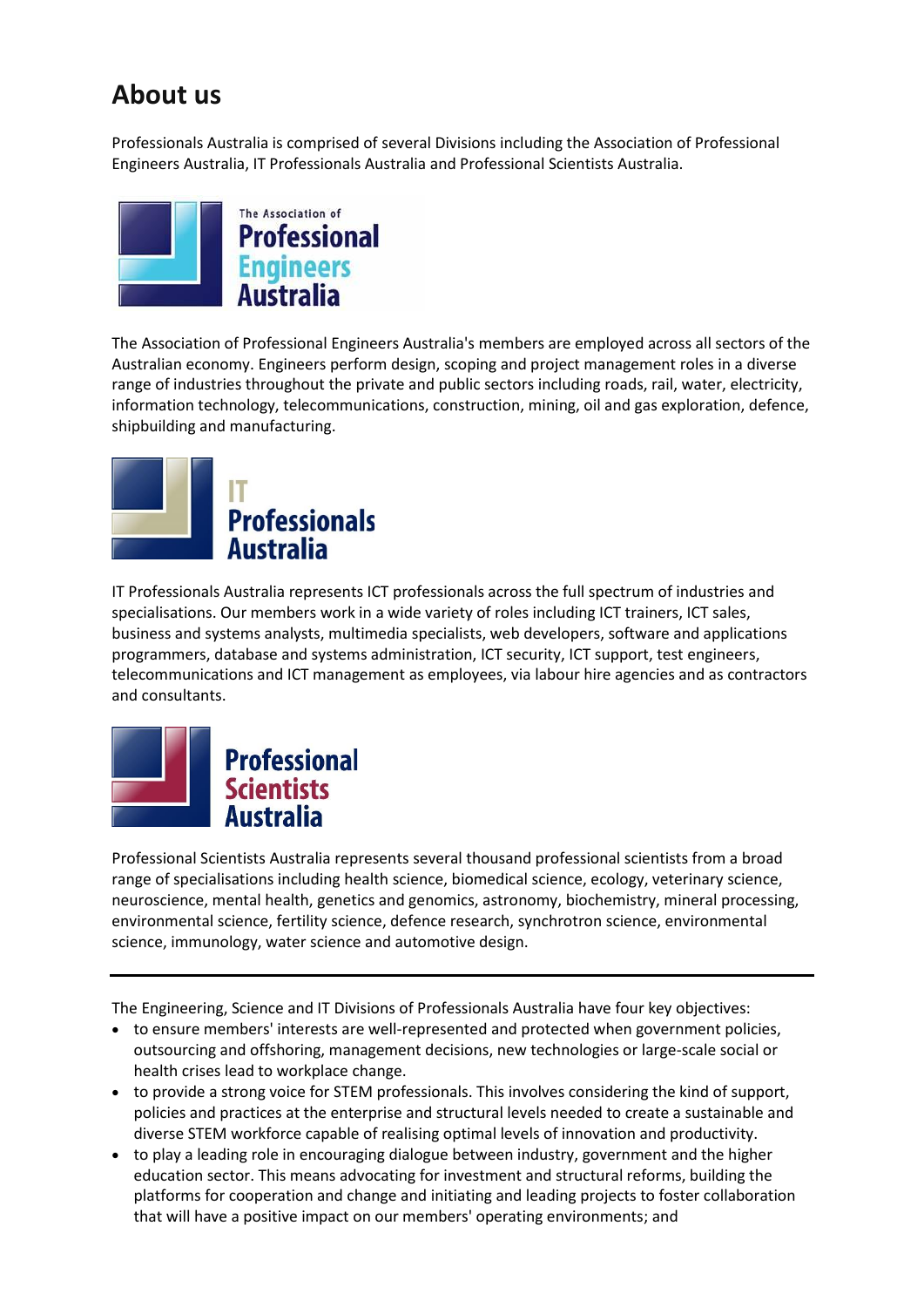• to promote public understanding of STEM and the key role STEM professionals play in ensuring Australia's future. This involves influencing public policy and resource allocation decisions and promoting the value of science to decision-makers and the wider community. We seek to highlight the critical role STEM plays in enabling productivity and innovation, promoting economic prosperity, protecting the environment, building and maintaining the nation's transport and IT infrastructure, improving human welfare and quality of life, preventing, diagnosing and treating human disease, enabling digital innovation and protecting national security. In doing so, we raise the status of the STEM professions and the professionals who work in STEM fields.

Professionals Australia is a not-for profit organisation and is owned by its members.